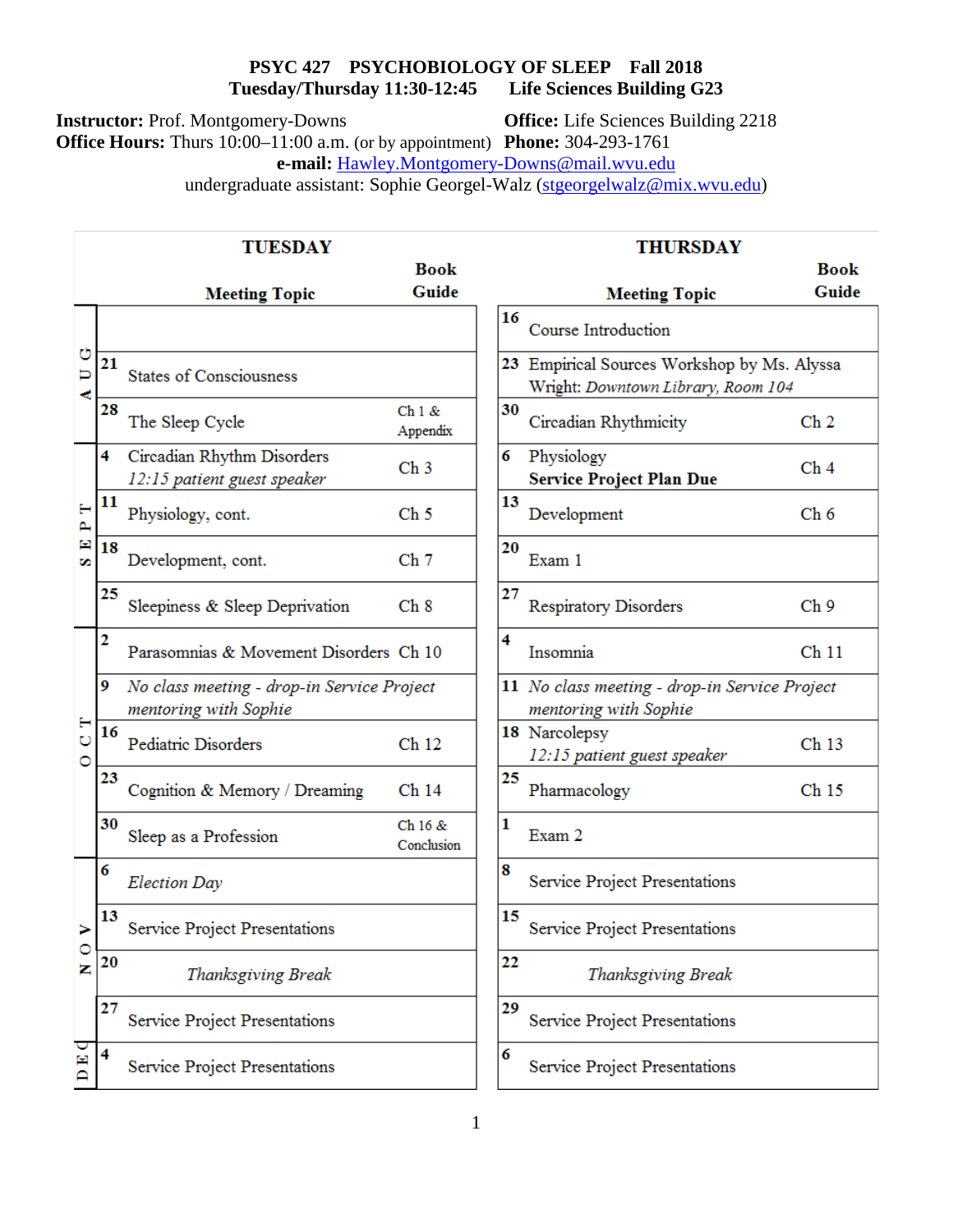# **COURSE DESCRIPTION AND LEARNING OUTCOMES**

This 3-credit course fulfills a Psychology A/B cluster requirement and is open to Psychology Minors. The first third will be devoted to sleep and circadian basics, including physiology, development and unique populations. The second third will focus on poor / disordered sleep and its consequences. The final third will be presentations and peer evaluations of: students' Service Projects.

After taking this course, you should be able to: 1/ Describe sleep architecture, systems, development, circadian rhythmicity and special populations; 2/ Explain the benefits of sleep and consequences of poor / disordered sleep; 3/ Evaluate the credibility of sleep information using empirical support; and 4/ Apply your knowledge using a service-based approach.

# **REQUIRED READINGS**

Why We Sleep: Unlocking the Power of Sleep and Dreams by Matthew Walker, PhD (2017) Simon & Schuster: New York. Available from WVU bookstore (~\$20–\$27), Amazon (paperback/Kindle ~\$14) and Barnes&Noble (paperback  $\sim$ \$15 / Nook  $\sim$ \$13).

Extensive readings of the primary literature for your Service Project.

## **PEER FEEDBACK**

Feedback sheets completed in class during Service Project presentations.

# **EMPIRICAL SUPPORT**

Empirical support is essential to your Service Project. This means *primary source* information *published in peer-reviewed, scientific journals*. Secondary sources (e.g. professional websites) may be acceptable for getting started or finding primary sources but should not be considered authoritative. To demystify this, Ms. Alyssa Wright, Associate University Librarian and Liaison to Psychology will conduct a workshop on best practices in finding and using empirical support. Please consider Ms. Wright a valuable resource for this course – she is available at Alyssa.Wright@mail.wvu.edu.

## **EXAMS**

I would prefer to base your course grade on an informal conversation about the course topics, so I structure exams to fulfill this ideal to the extent possible. I hope the process of taking these exams will be both interesting and informative. Come to our exams prepared to share what you have learned with me. I will ask you to think both critically and creatively, so be sure to sleep well in preparation! There will be no final exam.

## **GRADING**

| $200$ points $(100$ each)                                | $A = \geq 38$ |  |  |  |  |  |
|----------------------------------------------------------|---------------|--|--|--|--|--|
| $200$ points*                                            | $B = 340$     |  |  |  |  |  |
| 25 points                                                | $C = 298$     |  |  |  |  |  |
| *Weighted 70% instructor, 30% peer evaluation            |               |  |  |  |  |  |
| Grades will not be curved. No extra credit is available. |               |  |  |  |  |  |
|                                                          |               |  |  |  |  |  |

Final Course grades will be based on:  $83 \text{ points}$  (90%)  $-382$  points  $(80\%)$  $-339$  points (70%)  $5-297$  points  $(60\%)$  $7$  points  $(<60\%)$